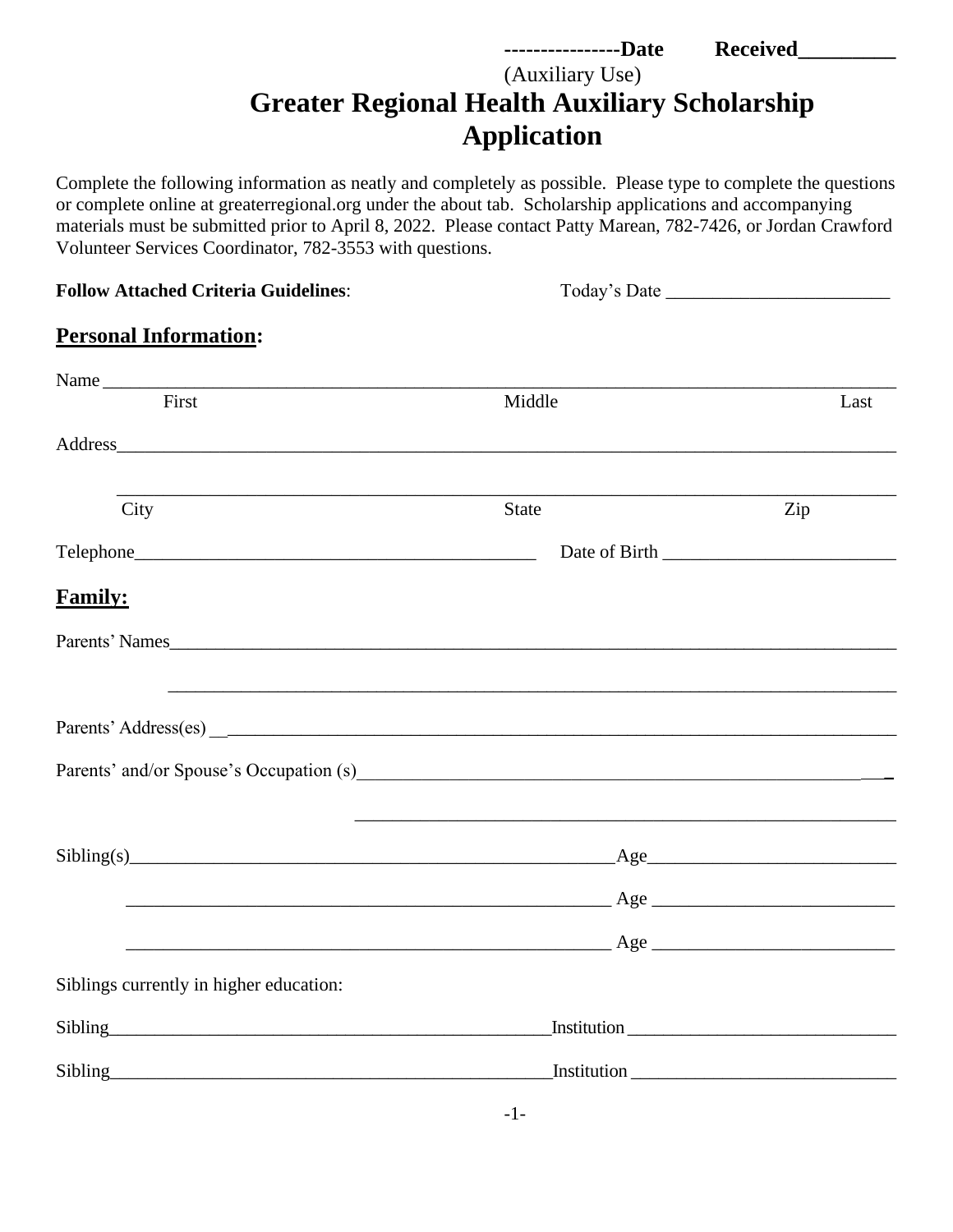## School:

| ,我们也不能会在这里,我们也不能会在这里,我们也不能会在这里,我们也不能会在这里,我们也不能会在这里,我们也不能会在这里,我们也不能会在这里,我们也不能会在这里                               |  |  |  |  |  |
|----------------------------------------------------------------------------------------------------------------|--|--|--|--|--|
| Please attach a copy of your transcripts (high school, college, university).                                   |  |  |  |  |  |
| <b>Volunteer Experience:</b>                                                                                   |  |  |  |  |  |
|                                                                                                                |  |  |  |  |  |
|                                                                                                                |  |  |  |  |  |
|                                                                                                                |  |  |  |  |  |
|                                                                                                                |  |  |  |  |  |
| <b>Future Plans:</b>                                                                                           |  |  |  |  |  |
|                                                                                                                |  |  |  |  |  |
|                                                                                                                |  |  |  |  |  |
|                                                                                                                |  |  |  |  |  |
| Have you received other scholarships? Yes ______ No _______ Please specify ___________________________________ |  |  |  |  |  |
| Do you plan to work part-time while attending school? Yes ______ No ______Please explain _____________________ |  |  |  |  |  |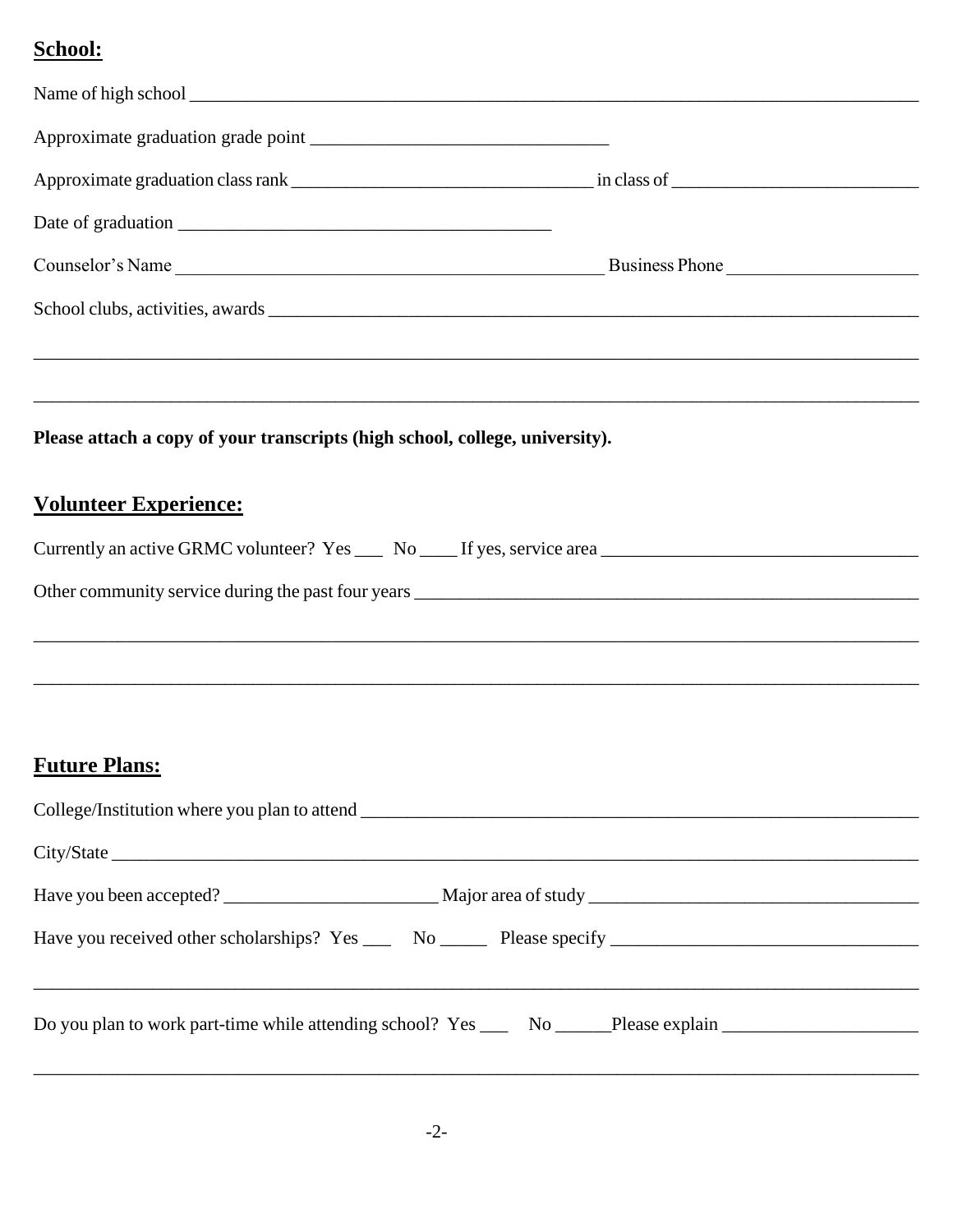## **Miscellaneous:**

Please complete the following questions as fully as possible in narrative form. Use only the space provided.

Describe the importance of this scholarship in fulfilling your educational plans. (Include in detail family income/need, person responsible for paying for your education, other sources of aid you will receive, etc.)

What are your present and future goals? (Include career plans, personal growth, educational goals, etc.)